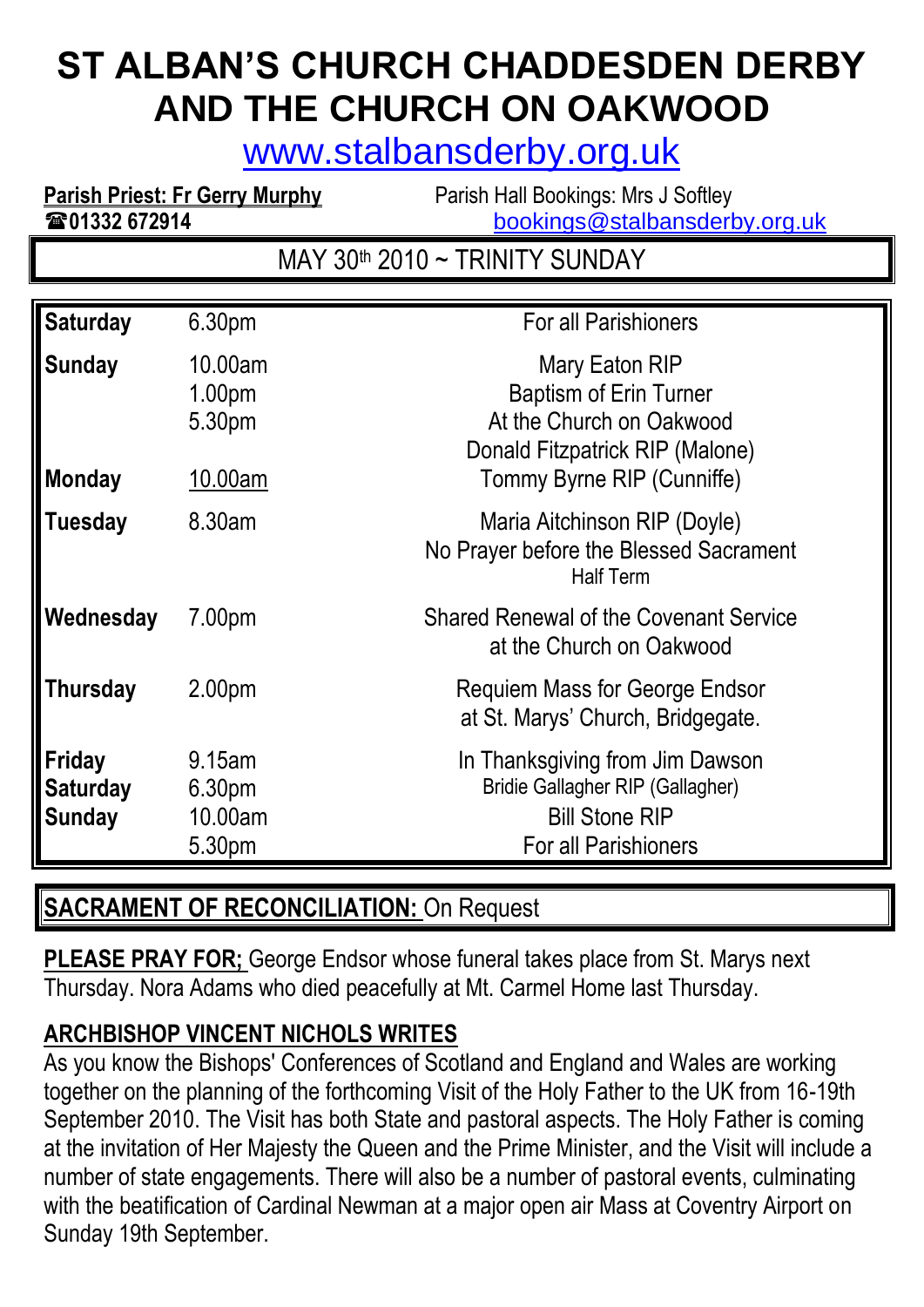We would ask you first of all to pray for the Holy Father and to pray for the Visit itself. Prayer cards for your parishioners are included with the material you are being sent with this letter. Please encourage your people to remember the Visit in their prayers. Liturgical resources for this Mass will be available on the Papal Visit website www.thepapalvisit.org You will appreciate also that the costs of the Visit are significant. The State elements are properly the responsibility of the government to meet, but quite rightly the Church will need to meet the costs of the pastoral aspects of the Visit. We are working on plans for these events which will leave a lasting legacy for the Church in England, Scotland and Wales. To help meet these costs (of around £7m in total) we have asked for a special collection to be held in all parishes in Scotland, England and Wales on Sunday, 6<sup>th</sup> June 2010. Please encourage your people to be as generous as they possibly can. Thank you for all you do, and for your help and support.

## **CHILDREN OF FIJI CHARITY**

"Do you have any unwanted books? If so, Children Of Fiji Charity is asking us to donate them to schools and colleges in Fiji, where educational resources are limited. Allen Embley, The Church on Oakwood's URC representative, will be coordinating the collection. *Allen will be collecting children's, general reading and technical/education books etc during the first two weeks of June at The Church on Oakwood on Saturday Morning, 12th and 19th June or, if more convenient to you, Allen will collect books from you if you telephone or e-mail him between those dates on 01332 664080 or e-mail: [e.embley@btinternet.com](mailto:e.embley@btinternet.com)* This is a very worthwhile charity, *whose aim is to advance education, health and welfare, and to relieve poverty of all children in Fiji.* For more information please see their website

## **SCHOOL SUPERMARKETS VOUCHERS**

St. Albans' School would be grateful for your help. Give them to Mark Booton or place in the basket.

## **SOCIETY OF ST. VINCENT DE PAUL**

Summer Camps at Mablethorpe. For Boys; July 24<sup>th</sup> ~ 31<sup>st</sup>. For Girls; August 7<sup>th</sup> ~ 14<sup>th</sup>. 9 ~ 14 years old. £60 per week including transport. Contact Sharon Sheppard <sup>2</sup> 756070; or Ray Morrison <sup>2</sup> 572302. See poster

## **OAKWOOD PRAYER AREA**

Next week our prayer area display will change – we will have a 'prayer- tree' for you to place your own intentions. Like the lent tree we had last year we hope to see the tree blossom with both your prayers and those of our fellow Christians at the Church on Oakwood. Please make use of this tree and we can then include all the intentions in our weekly bidding prayers. Sandra.

#### **FIRST HOLY COMMUNIONS**

Thanks to all our congregation for making our First Communion Families welcome over the past months of preparation and especially last Sunday. Our thanks to the catechists, to the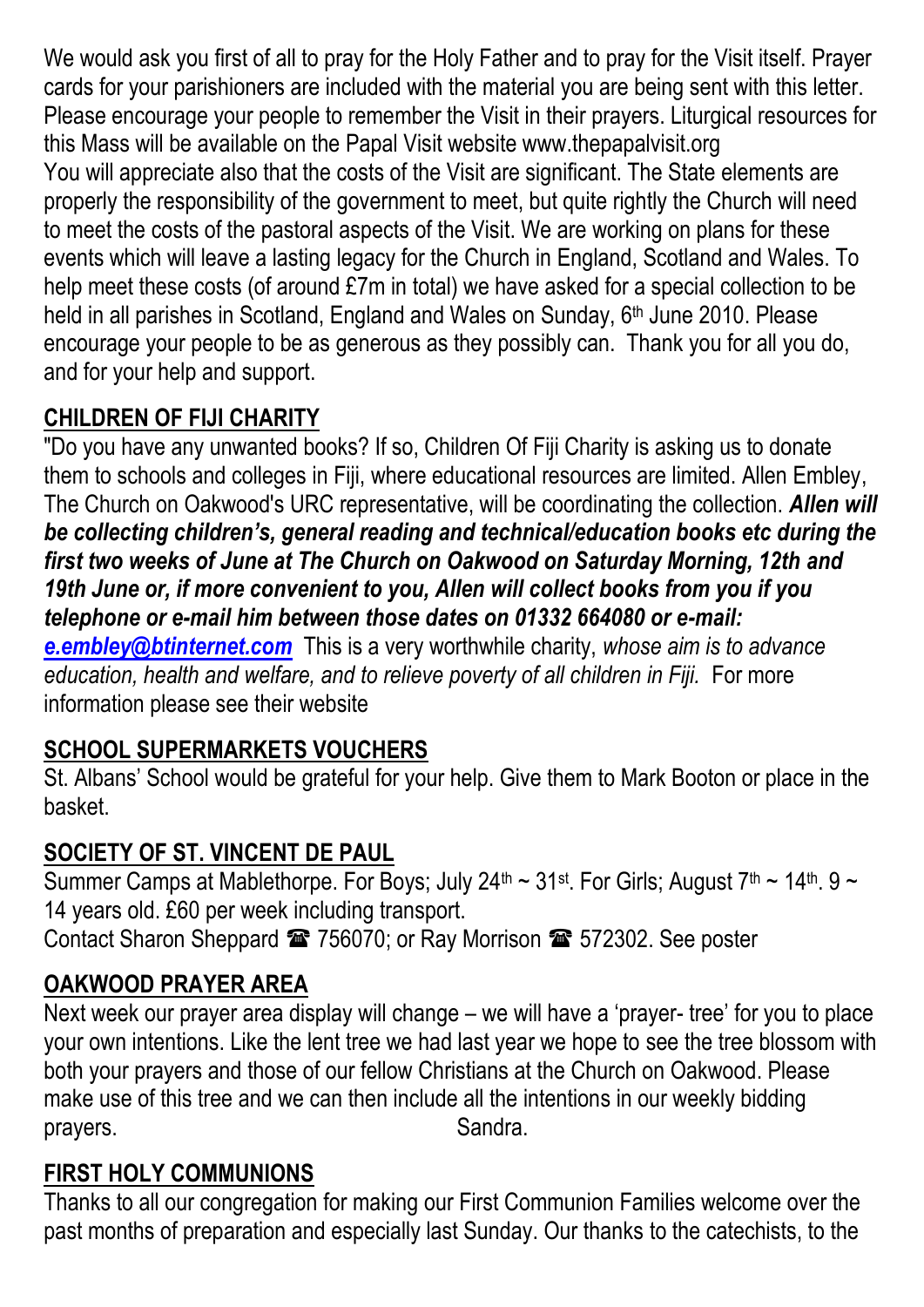music group, welcomers, ushers and all who helped make last weeks' celebrations so memorable  $\sim$  and to Bernadette Hill the photographer.

#### **RODSLEY PILGRIMAGE**

The birthplace of St. Ralph Sherwin, on Sunday June 13th. Meet at 3.15pm for procession and mass led by Bishop Malcolm. See poster.

#### **FR. MICHAEL O'DONOGHUE**

Invites parishioners who know him, to the Ruby Anniversary of his Ordination to the Priesthood on Sunday June 13th at 6.30pm at Holy Trinity Church, Newark. Email [julie@holytrinitynewark.org.uk](mailto:julie@holytrinitynewark.org.uk) or  $\approx 01636 605423$ 

#### **BAPTISM PREPARATION GROUP**

For older children will take place at 10am mass on Sundays June  $6<sup>th</sup>$  and June 13<sup>th</sup>, in the Parish Centre.

#### **EUCHARISTIC MINISTERS**

Will renew their commitment to serving us at mass next weekend. It will take place just before Holy Communion.

#### **OAKWOOD COVENANT RENEWAL, WEDNESDAY 3RD JUNE 7PM**

The Christians at the Church on Oakwood will once again be holding a joint service of commitment to our Covenant Promises. As a Partnership Group we think this is a very important event in our calendar - to re-confirm our commitment to working together. So please come along and show your support for our very valuable and important promises, and if you haven't signed our covenant book, there will be an opportunity to do so.

#### **200 CLUB DRAW**

Will take place next Sunday at 11.15am in the Parish Centre. Monies and cheques beforehand please.

#### **FR. GERRY ON SABBATICAL**

Bishop Malcolm has given me permission to have a sabbatical this year for 3 months, from September to December. I've been accepted for a Renewal in Ministry Course at Sangre de Christo Centre in New Mexico, USA. Fr. Ka Fai Lee, the parish priest of St. Hughs' Borrowash, has agreed to lead the weekend masses here in my absence. I shall speak about it this weekend.

**COLLECTIONS:** Last week £759.24; plus ~ £168 standing orders. There will be a second collection next weekend for the Papal Visit.

**COUNTERS NEXT WEEK** ~ Frank Holmes & Mike Allsopp

**WELCOMERS NEXT WEEK** 6:30pm Dawn Kiddie 10:00am Kath Leach & Family

#### **READERS NEXT WEEK OAKWOOD** ~ Greg & Kieron